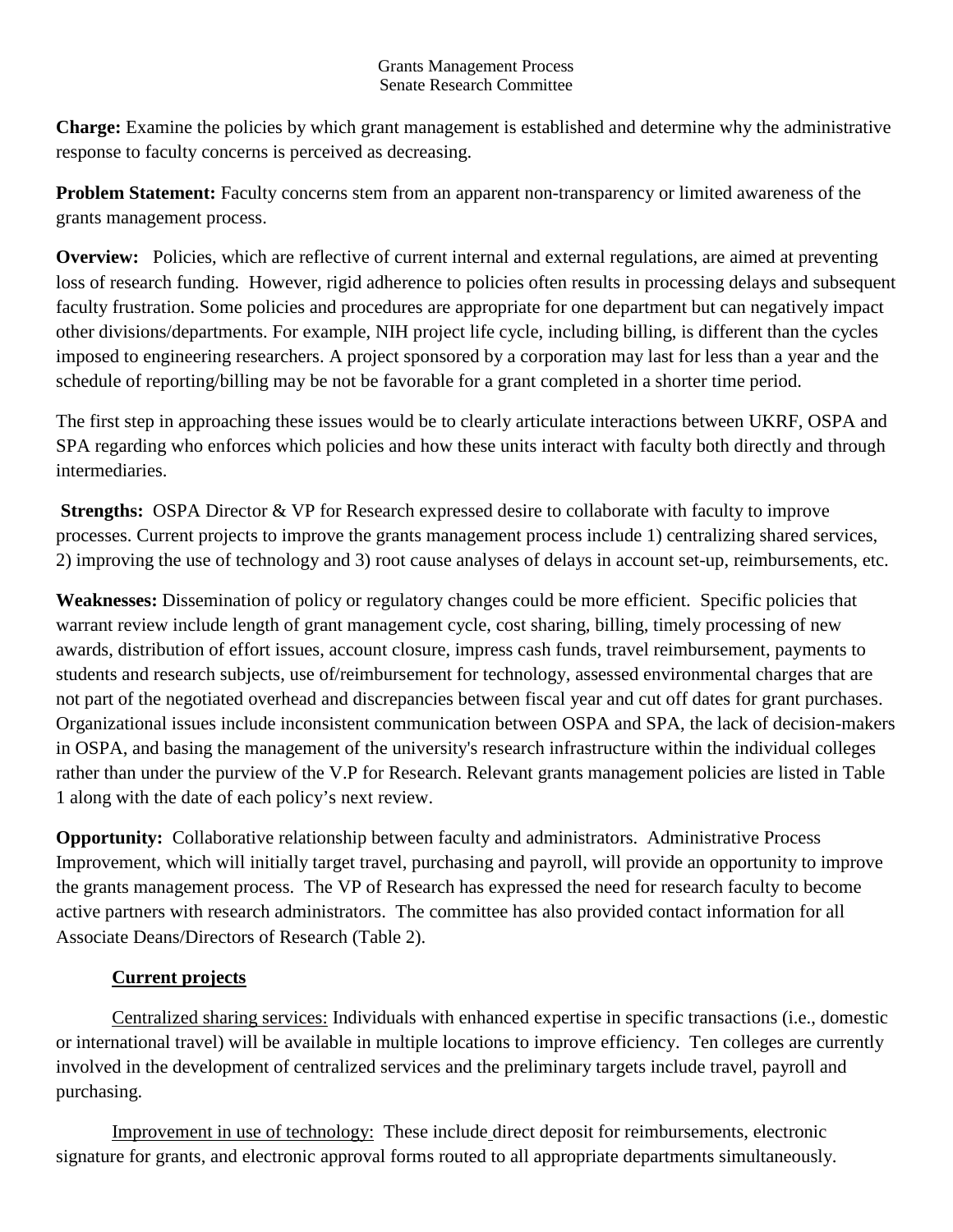Root cause analyses of delays in account set-up, reimbursements, etc: Collaborative effort between Offices of VP of Research, OSPA and SPA to determine the most frequent cause of delays in grants management process. A significant percentage of delays have been found to be investigator-related.

**Threat:** Faculty have expressed concerns that these processes and policies are not only vague to faculty but to administrators as well. A major concern is that a rigid set of rules/procedures may not be appropriate for different constituencies at UK.

**Recommendation:** The subcommittee recommends that the charge be extended through the next academic year as a top priority and that options be explored to provide opportunities for research faculty to become active partners with research administration.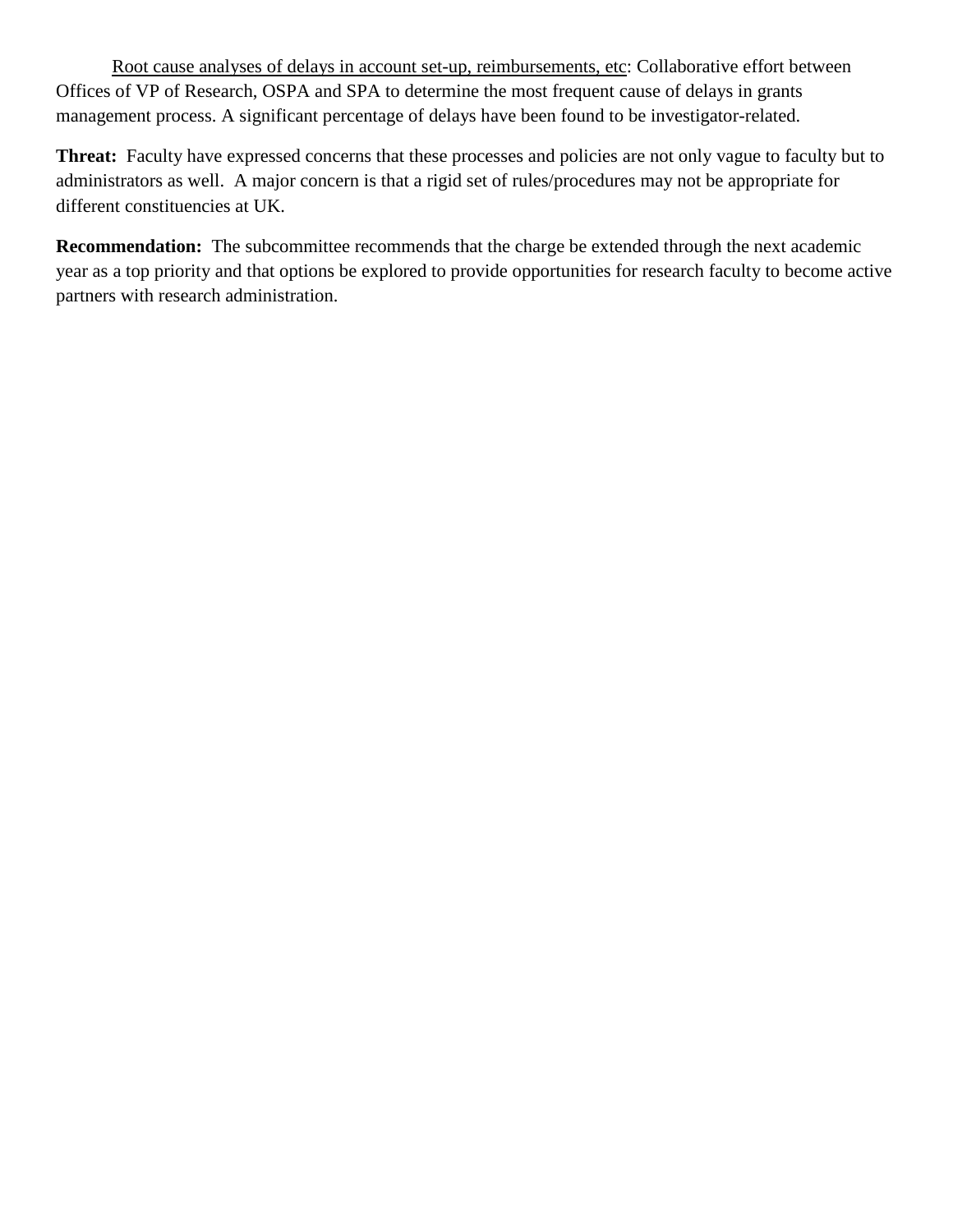## **Table 1 Grants Management Policies**

| <b>Policy</b>                                                             | <b>Review Date</b> |
|---------------------------------------------------------------------------|--------------------|
| <b>Cost Sharing</b>                                                       |                    |
| http://www.uky.edu/EVPFA/Controller/files/BPM/Append2.pdf                 | N/A                |
| http://www.uky.edu/EVPFA/Controller/BPMappendix3.htm                      |                    |
| http://www.uky.edu/EVPFA/Controller/files/BPM/Append4.pdf                 |                    |
| E-2-5 Imprest Cash Funds                                                  | July 1, 2011       |
| http://www.uky.edu/EVPFA/Controller/files/BPM/E-2-5.pdf                   |                    |
| E-5-1 Travel Reimbursement                                                | January 1, 2015    |
| http://www.uky.edu/EVPFA/Controller/files/BPM/E-5-1.pdf                   |                    |
| <b>Cellular Policy Implementation</b>                                     | N/A                |
| http://www.uky.edu/EVPFA/Controller/files/sponsor/UKCellPolicySponsor.pdf |                    |
| E-7-14 Payments to students                                               | October 1, 2013    |
| http://www.uky.edu/EVPFA/Controller/files/BPM/E-7-14.pdf                  |                    |
| B-7.1 Computer & Computer Related Equipment                               | July 2, 2012       |
| http://www.uky.edu/EVPFA/Controller/files/BPM/B-7.pdf                     |                    |
| E-9-1 Compensation to Research Subjects                                   | July 1, 2011       |
| http://www.uky.edu/EVPFA/Controller/files/BPM/E-9-1.pdf                   |                    |

SRC: 2/2/11 Revised: 2/19/11, 5/12/11 FHardin-Fanning